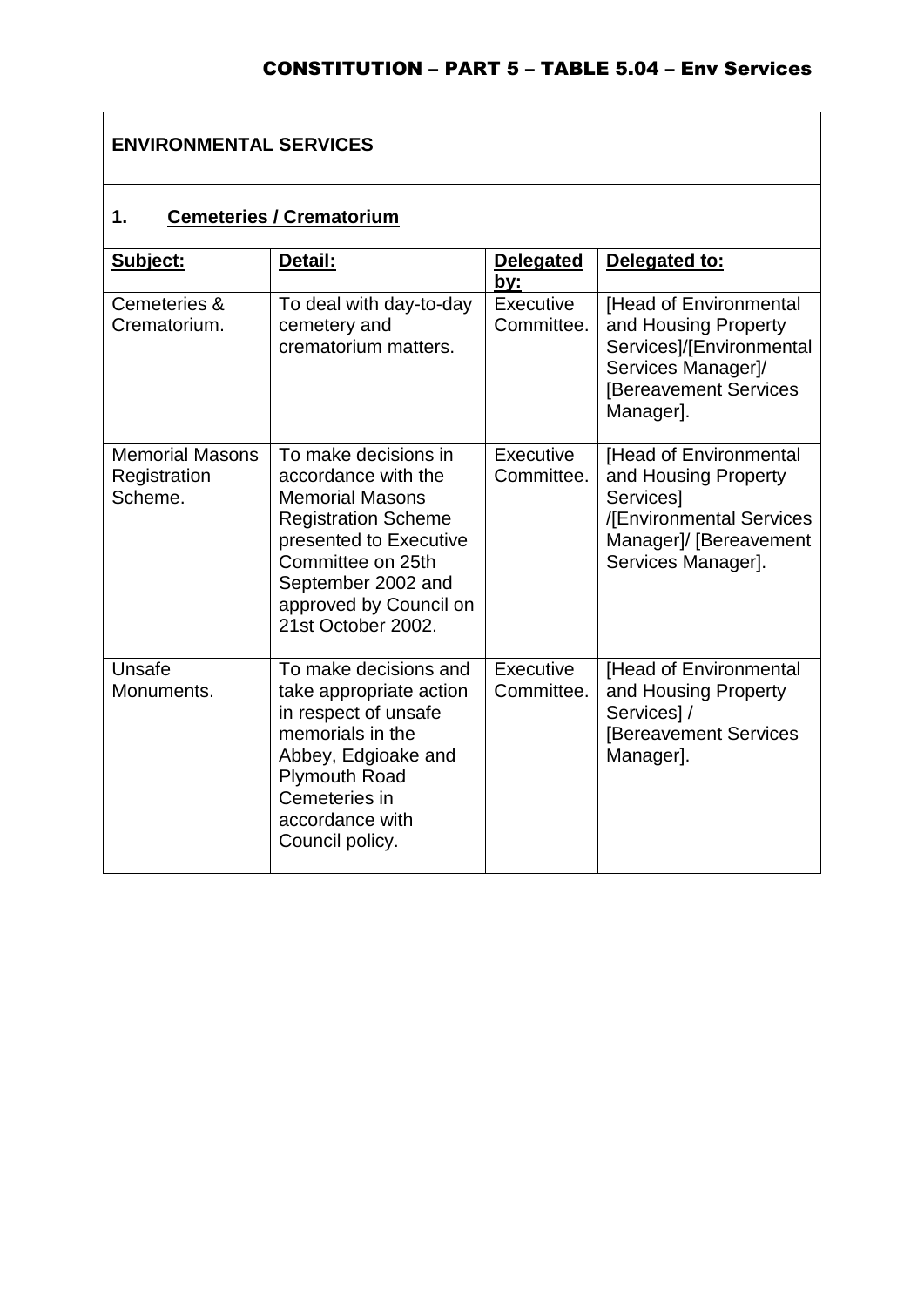| 2.<br><b>Grounds Maintenance and Landscaping</b> |                                                                                                                                                                                                                                                                                                                                                                                                                                                                                                                                                                                                                                                                                                                                                     |                         |                                                                                                                                                         |  |
|--------------------------------------------------|-----------------------------------------------------------------------------------------------------------------------------------------------------------------------------------------------------------------------------------------------------------------------------------------------------------------------------------------------------------------------------------------------------------------------------------------------------------------------------------------------------------------------------------------------------------------------------------------------------------------------------------------------------------------------------------------------------------------------------------------------------|-------------------------|---------------------------------------------------------------------------------------------------------------------------------------------------------|--|
| Subject:                                         | Detail:                                                                                                                                                                                                                                                                                                                                                                                                                                                                                                                                                                                                                                                                                                                                             | Delegated by:           | Delegated to:                                                                                                                                           |  |
| Grounds<br>Maintenance &<br>Landscaping.         | Day-to-day<br>management of all<br>Council-owned parks,<br>woodlands and open<br>spaces.                                                                                                                                                                                                                                                                                                                                                                                                                                                                                                                                                                                                                                                            | Executive<br>Committee. | [Head of Environmental<br>and Housing Property<br>Services]/<br>[Head of Planning,<br>Regeneration and<br>Leisure]/[Environmental<br>Services Manager]. |  |
| Tree<br>Preservation<br>Orders                   | 1. All planning<br>decisions, actions or<br>advice/responses on<br>behalf of the Local<br><b>Planning Authority</b><br>that relate to the<br>protection of trees<br>and falls within the<br>list of Planning and<br>Associated<br>legislation/regulation<br>s are considered to<br>fall within the<br>delegation scheme<br>and will be<br>determined by<br>officers, unless:<br>a. Objections have<br>been received<br>where it is proposed<br>that a tree<br>preservation order<br>protects a tree/trees<br>previously<br>unprotected; or<br>b. It is proposed that a<br>tree be protected<br>which is located on<br>Council-owned land.<br>In all cases relating<br>to trees, decisions<br>made using<br>delegated powers<br>shall be reported to | Council                 | [Head of<br>Environmental and<br><b>Housing Property</b><br>Services]                                                                                   |  |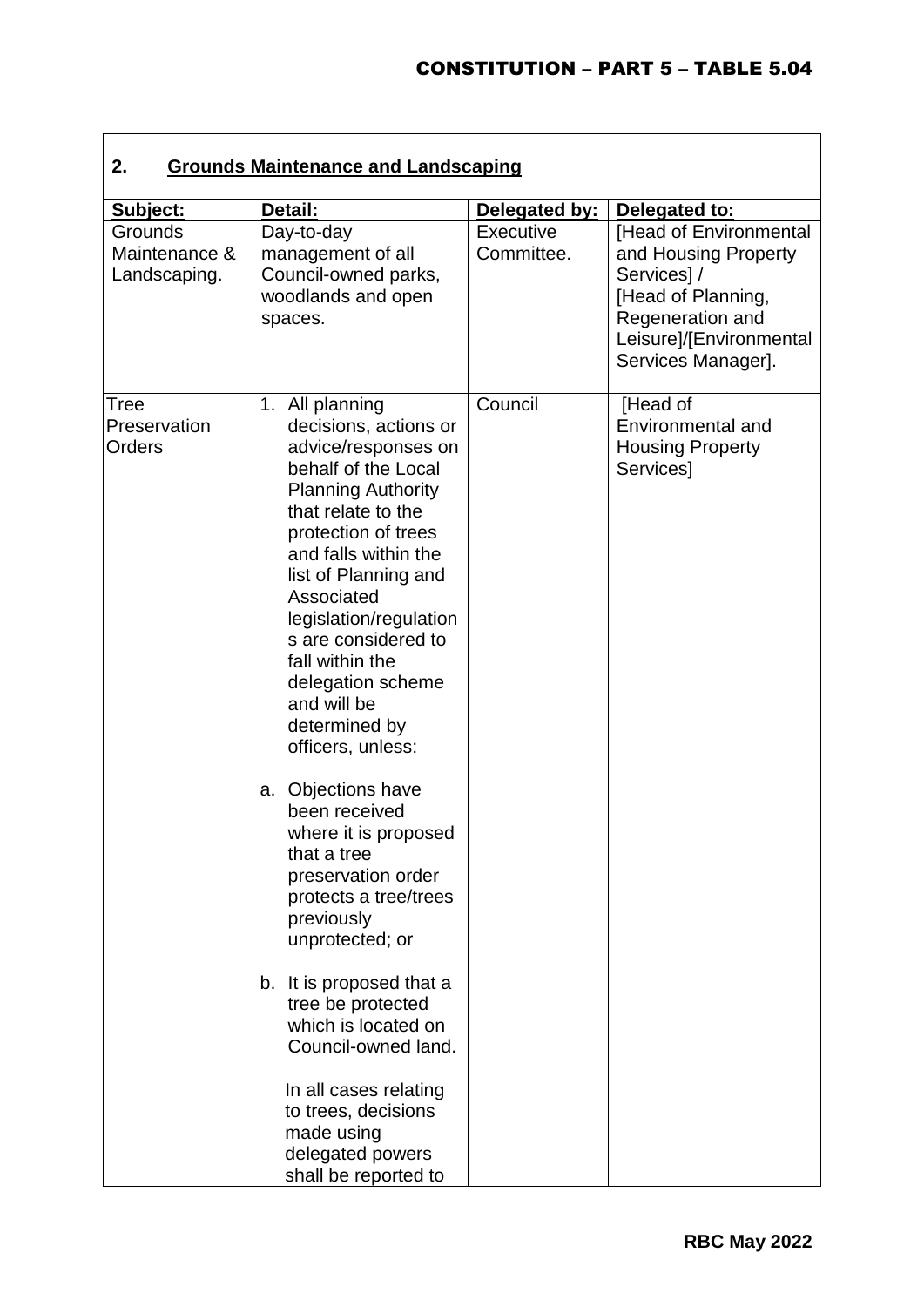|                       | members at<br><b>Planning Committee</b><br>within six months of<br>the decision being<br>made, for<br>information<br>purposes.                                                                                                                                                    |                        |                                                              |
|-----------------------|-----------------------------------------------------------------------------------------------------------------------------------------------------------------------------------------------------------------------------------------------------------------------------------|------------------------|--------------------------------------------------------------|
|                       | 2. To initiate Tree<br>Preservation<br>Orders.                                                                                                                                                                                                                                    | Council                | [Head of Environmental<br>and Housing Property<br>Services]  |
| Trees -<br>Dangerous. | 1. Where notice is<br>received under<br>s23(2) of the Local<br>Government<br>(Miscellaneous<br>Provisions) Act<br>1976 that trees are<br>in such condition<br>that they are likely<br>to cause damage to<br>persons or property<br>on the land of the<br>person giving<br>notice: | Planning<br>Committee. | [Head of Environmental<br>and Housing Property<br>Services]. |
|                       | a. To take any steps<br>necessary to make<br>the trees safe<br>(whether by felling<br>or otherwise) where<br>the owner of the<br>land is not known.                                                                                                                               |                        |                                                              |
|                       | b. to serve a notice<br>under $s23(3)$ of the<br>Act on the owner or<br>occupier of the land<br>on which the trees<br>are growing where<br>the name and<br>address of such or<br>occupier is known<br>requiring the taking<br>of steps to make the                                |                        |                                                              |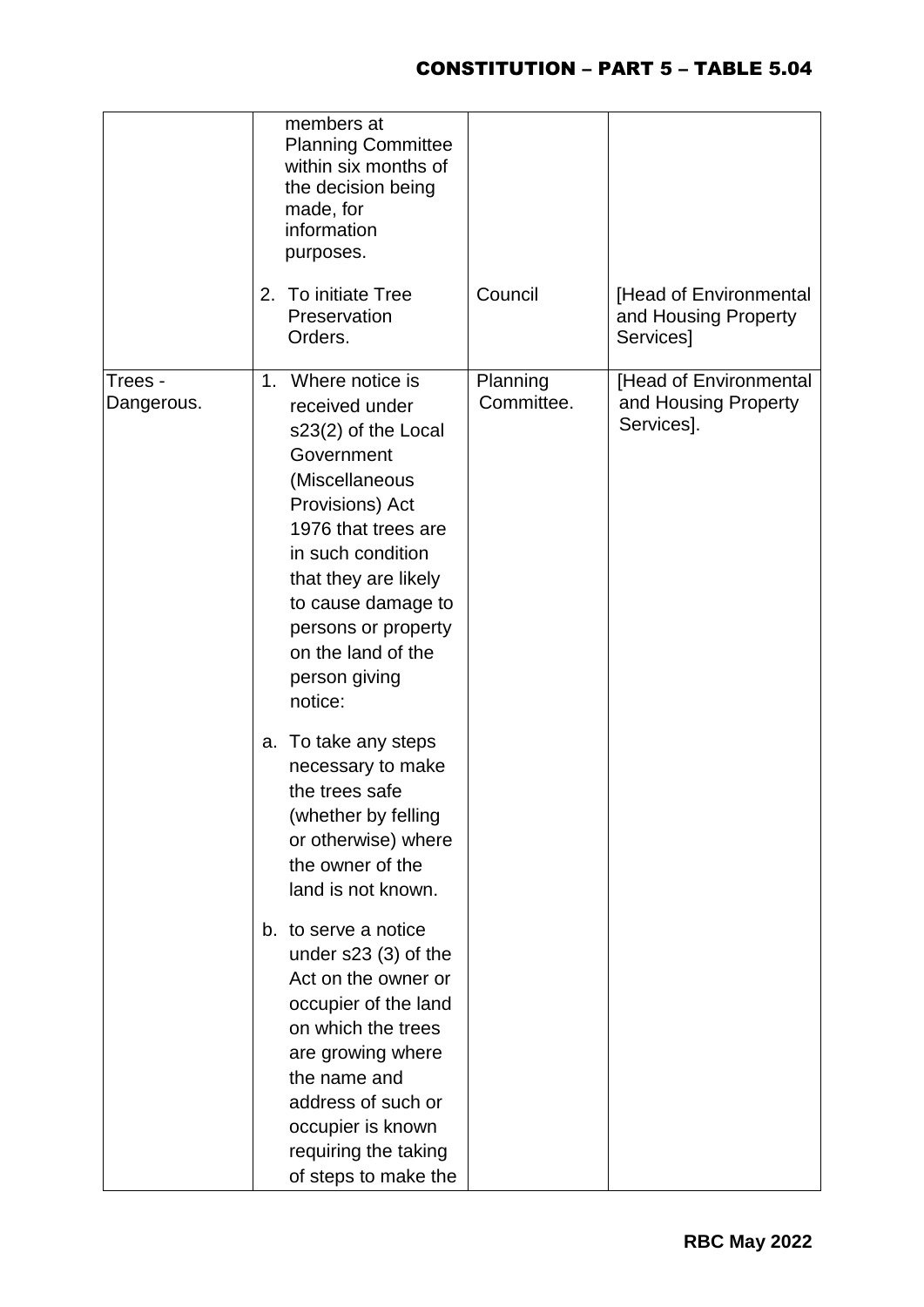|              | trees safe and if the<br>Notice is not<br>complied with to<br>take the steps<br>specified therein<br>and recover such<br>expenses.                                                                                                |                        |                                                              |
|--------------|-----------------------------------------------------------------------------------------------------------------------------------------------------------------------------------------------------------------------------------|------------------------|--------------------------------------------------------------|
|              | 2. To take any<br>necessary action<br>under $s23 - 26$ of<br>the Local<br>Government<br>(Miscellaneous<br>Provisions) Act 1976<br>to secure the<br>removal of<br>dangerous trees and<br>to deal with<br>dangerous<br>excavations. | Planning<br>Committee. | [Head of Environmental<br>and Housing Property<br>Services]. |
| High Hedges. | 1. To determine High<br>Hedge applications<br>submitted in<br>accordance with Part<br>8 of the Anti-Social<br>Behaviour Act 2003<br>and to issue a<br>remedial notice<br>where appropriate<br>when:                               | Council.<br>1.         | <b>Planning Committee</b>                                    |
|              | a. such applications<br>are submitted by<br>or on behalf of<br>any officer of the<br>Council or any<br><b>Parish Council</b><br>within the<br>Borough of<br>Redditch.                                                             |                        |                                                              |
|              | b. such applications                                                                                                                                                                                                              |                        |                                                              |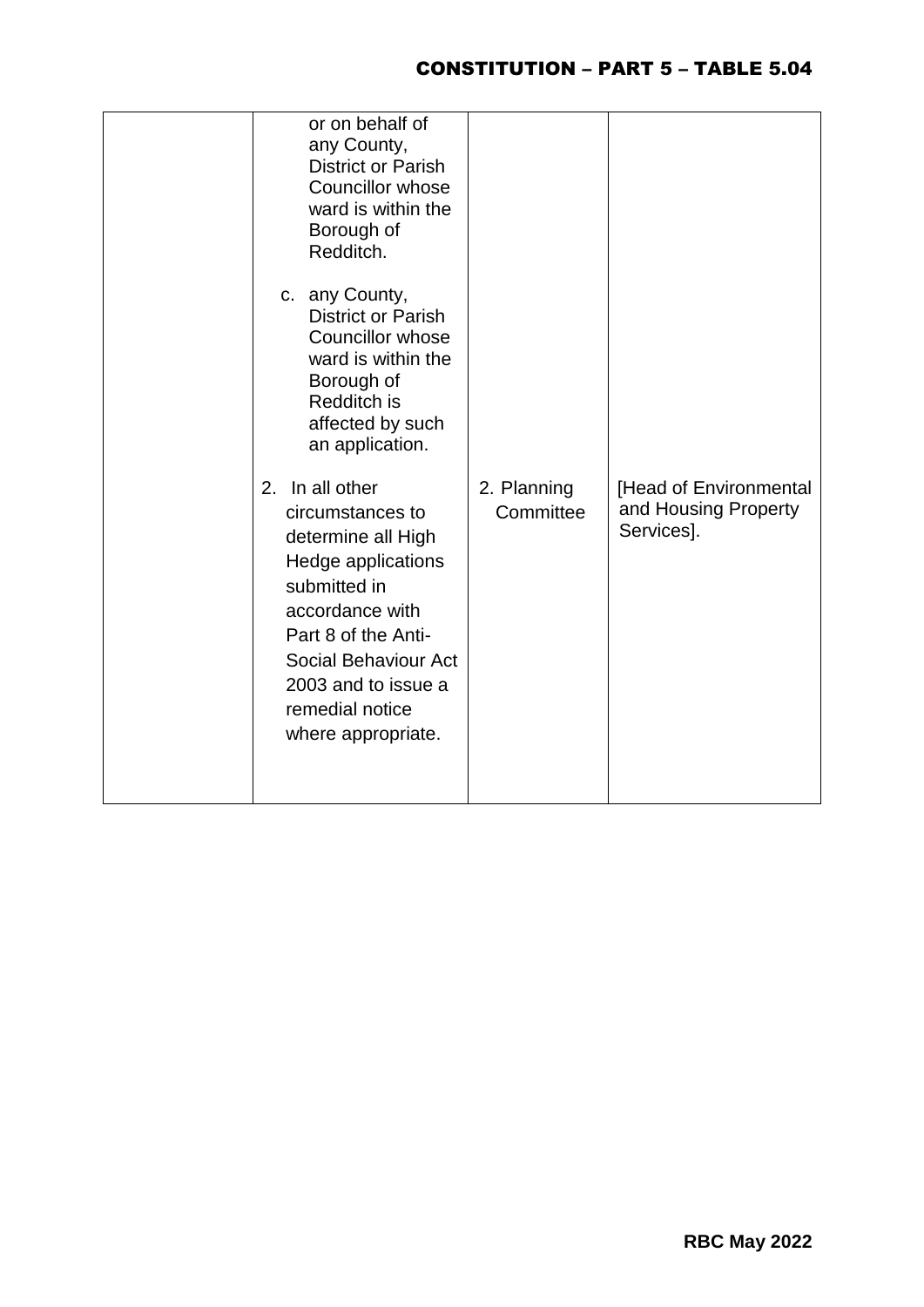# **3. Highways**

| Subject:                                         | Detail:                                                                                                                          | Delegated<br><u>by:</u> | Delegated to:                                                                                                                               |
|--------------------------------------------------|----------------------------------------------------------------------------------------------------------------------------------|-------------------------|---------------------------------------------------------------------------------------------------------------------------------------------|
| Dedication of Land.                              | Acceptance of offers of<br>dedication of land for<br>highway purposes.                                                           | Executive<br>Committee. | [Head of<br>Environmental and<br><b>Housing Property</b><br>Services] in<br>consultation with<br>County Council.                            |
| <b>New Street</b><br>Byelaws.                    | Issue of consents under<br><b>New Street Byelaws</b><br>following approval of<br>applications by the<br>Executive Committee.     | Executive<br>Committee  | [Head of<br>Environmental and<br><b>Housing Property</b><br>Services] in<br>consultation with<br>County Council.                            |
| Licences to Plant<br>trees / Dangerous<br>Trees. | Issue of licences to plant<br>trees, shrubs etc. and to<br>deal with dangerous trees<br>in a highway.                            | Executive<br>Committee. | [Head of<br>Environmental and<br><b>Housing Property</b><br>Services] in<br>consultation with<br>County Council.                            |
| Action – Highways<br>Act 1989.                   | To take action in<br>accordance with Highways<br>Act 1989 Sections 219 -<br>225.                                                 | Executive<br>Committee. | [Head of<br>Environmental and<br><b>Housing Property</b><br>Services]/<br>[Principal Solicitor],<br>in consultation with<br>County Council. |
| <b>Street Signs and</b><br>Bus Stops.            | Siting of street signs and<br>bus stops.                                                                                         | Executive<br>Committee. | [Head of<br>Environmental and<br><b>Housing Property</b><br>Services].                                                                      |
| <b>Street Furniture.</b>                         | Siting of street furniture<br>other than bus shelters.                                                                           | Executive<br>Committee. | [Head of<br>Environmental and<br><b>Housing Property</b><br>Services].                                                                      |
| Land Drainage.                                   | To carry out the Council's<br>function under the Land<br>Drainage Act 1991 and<br><b>Flood and Water</b><br>Management Act 2010. | Executive<br>Committee. | [Head of<br>Environmental and<br><b>Housing Property</b><br>Services].                                                                      |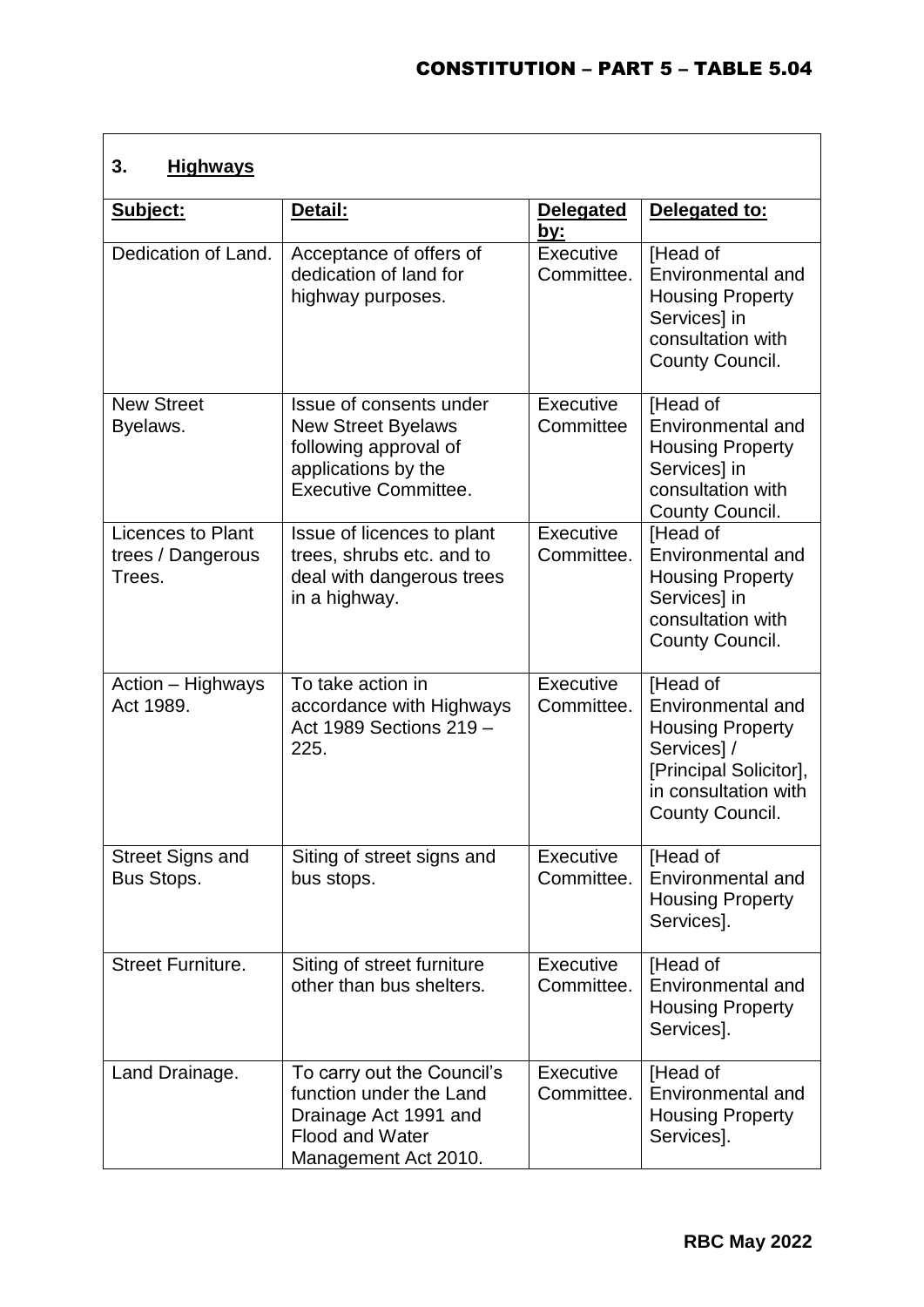| Traffic<br>Management.               | To approve or otherwise,<br>local traffic management<br>proposals and associated<br>works.           | Executive<br>Committee. | [Head of<br>Environmental and<br><b>Housing Property</b><br>Services] in<br>consultation with<br>Worcestershire<br>County Council. |
|--------------------------------------|------------------------------------------------------------------------------------------------------|-------------------------|------------------------------------------------------------------------------------------------------------------------------------|
| Road Closures.                       | To deal with applications<br>for temporary road closures<br>for special events.                      | Executive<br>Committee. | [Head of<br>Environmental and<br><b>Housing Property</b><br>Services]                                                              |
| Orders - Town<br>Police Clauses Act. | To make, in appropriate<br>cases, Orders under<br>Section 21 of the Town<br>Police Clauses Act 1847. | Executive<br>Committee. | [Principal Solicitor].                                                                                                             |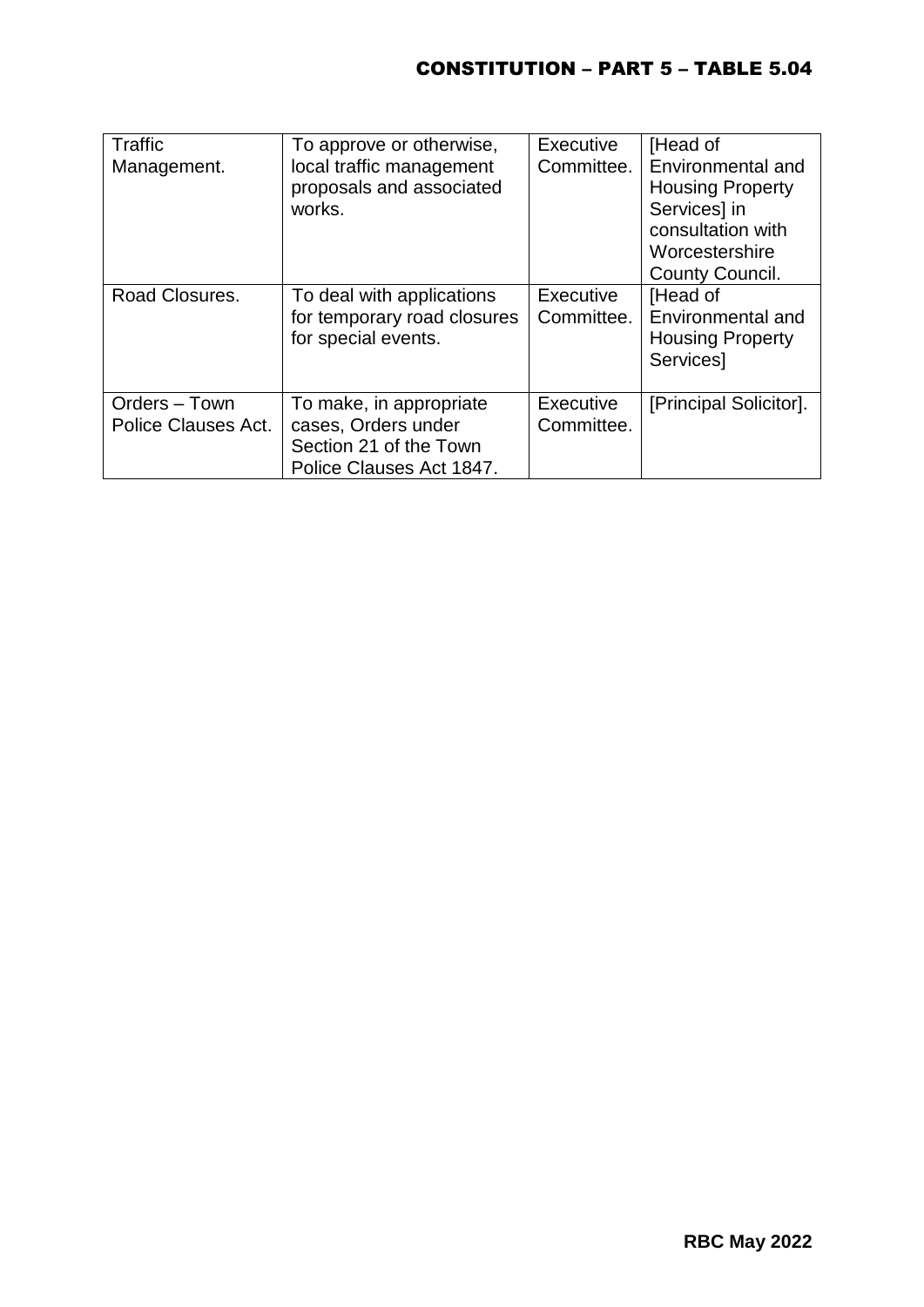### **SCHEME OF DELEGATION TO OFFICERS**

### **4. Waste Management**

| Subject:                                                             | Detail:                                                                                                                                                            | <b>Delegated</b><br><u>by:</u> | Delegated to:                                                                                                                                            |
|----------------------------------------------------------------------|--------------------------------------------------------------------------------------------------------------------------------------------------------------------|--------------------------------|----------------------------------------------------------------------------------------------------------------------------------------------------------|
| <b>Abandoned Vehicle</b><br>Notices.                                 | To issue abandoned<br>vehicles notices under the<br>Refuse Disposal (Amenity)<br>Act 1978.                                                                         | Executive<br>Committee.        | [Head of<br>Environmental and<br><b>Housing Property</b><br>Services].                                                                                   |
| <b>Fixed Penalty</b><br>Notices-<br>Environmental<br>Protection Act. | To exercise the powers,<br>including the issuing of<br><b>Fixed Penalty Notices,</b><br>within Section 47ZA of the<br><b>Environmental Protection</b><br>Act 1990. | Executive<br>Committee         | [Head of<br>Environmental and<br><b>Housing Property</b><br>Services]<br>or his/her<br>nominee(s)                                                        |
| Abandoned<br>Vehicles.                                               | Removal, storage and<br>disposal of abandoned<br>vehicles.                                                                                                         | Executive<br>Committee.        | [Head of<br>Environmental and<br><b>Housing Property</b><br>Services]/<br><b>[Waste</b><br>Management<br>Manager].                                       |
| Vehicle Amnesties.                                                   | To organise vehicle<br>amnesties as and when<br>required.                                                                                                          | Executive<br>Committee.        | [Head of<br>Environmental and<br><b>Housing Property</b><br>Services]/ [Waste<br>Management<br>Manager].                                                 |
| Garden Waste -<br>Charges.                                           | To set and/or vary the level<br>of charges for the opt-in<br>chargeable garden waste<br>collection service, in<br>relation to the overall<br>agreed.               | Executive<br>Committee.        | [Head of<br>Environmental and<br><b>Housing Property</b><br>Services], following<br>consultation with<br>[Portfolio Holder for<br>Local<br>Environment]. |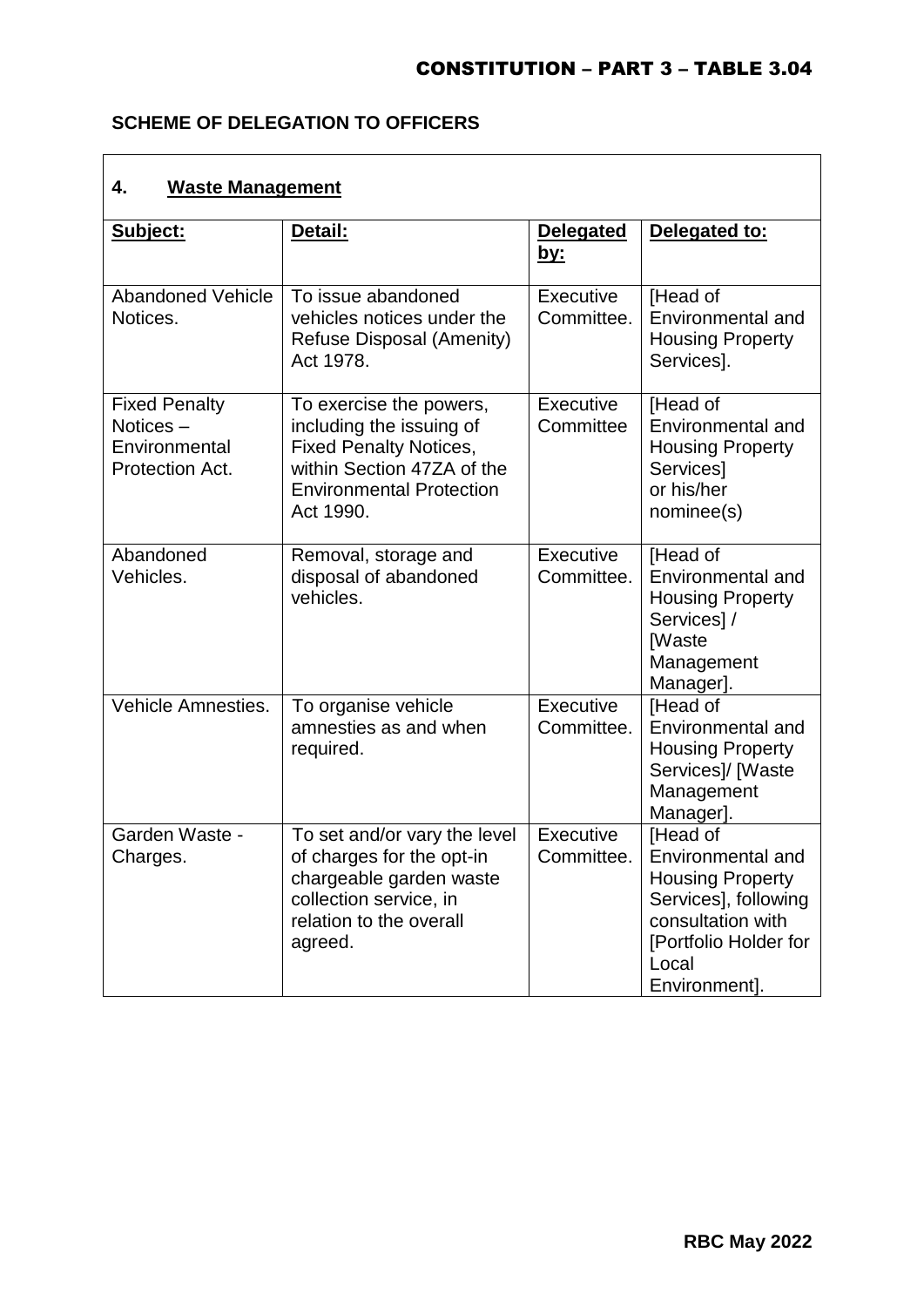| 5.<br><b>Home Energy and Conservation</b> |                                                                                                                                                                              |                                |                                                                        |  |
|-------------------------------------------|------------------------------------------------------------------------------------------------------------------------------------------------------------------------------|--------------------------------|------------------------------------------------------------------------|--|
| Subject:                                  | Detail:                                                                                                                                                                      | Delegated by:                  | Delegated to:                                                          |  |
| Home Energy<br>Conservation<br>Reports.   | Home Energy<br><b>Conservation Act</b><br>1996 - to prepare,<br>publish and submit<br>to the Secretary of<br>State, the Council's<br>Home Energy<br>Conservation<br>Reports. | <b>Executive</b><br>Committee. | [Head of<br>Environmental and<br><b>Housing Property</b><br>Services]. |  |